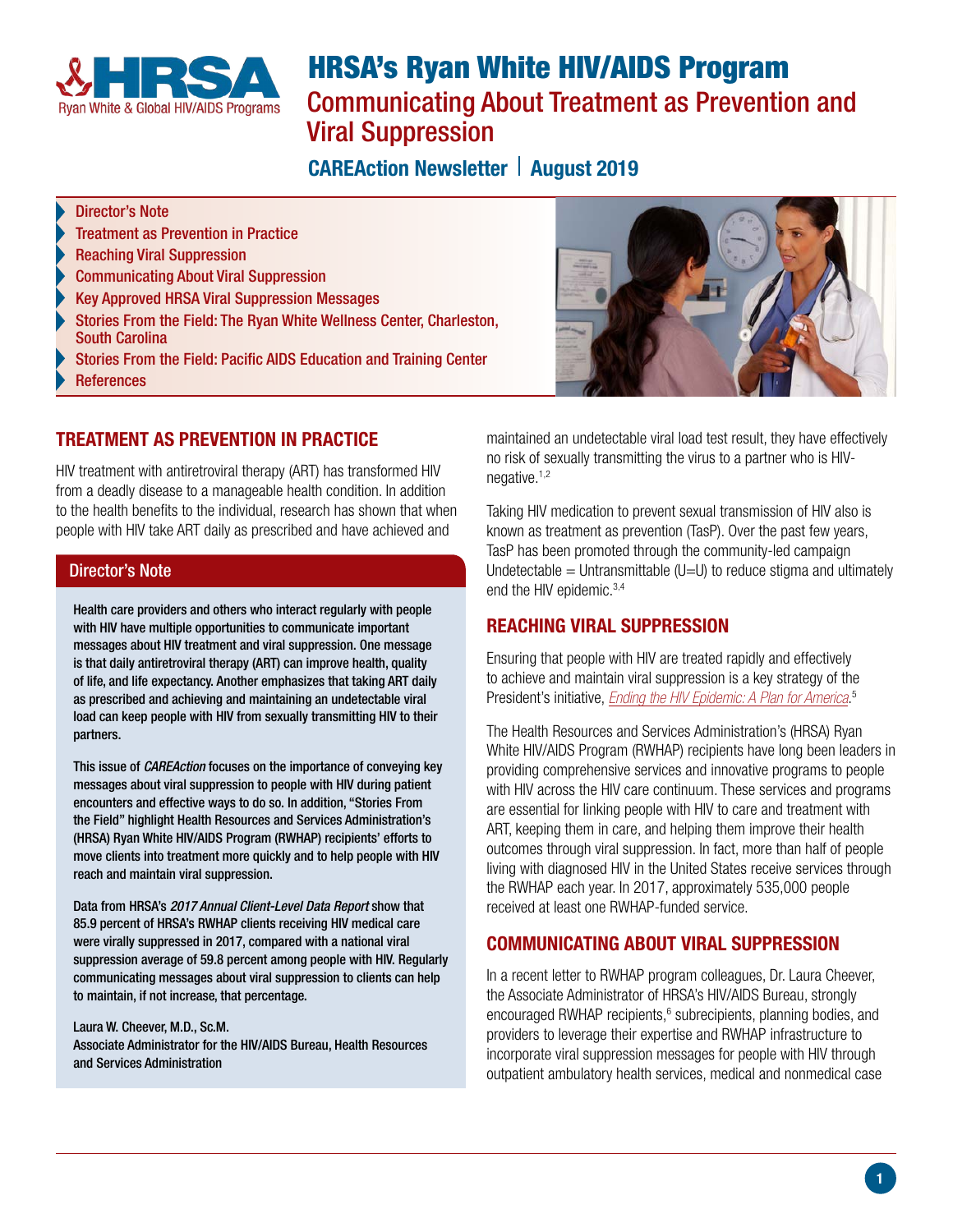### <span id="page-1-0"></span>[Key Approved HRSA Viral Suppression Messages](#page-1-0)

- $\triangle$  Advances in HIV care and treatment have created the potential to end the HIV epidemic.
- $\triangle$  People with HIV who take HIV medication daily as prescribed and who achieve and maintain an undetectable viral load have effectively no risk of sexually transmitting the virus to an HIVnegative partner.
- $\triangle$  Sharing messages about viral suppression with people with HIV may have a profound impact on their life choices and how they feel about themselves and may help reduce stigma and discrimination.<sup>7</sup>

management, health literacy information, early intervention services, and treatment adherence discussions.

To do this, providers are encouraged to involve people with HIV in treatment decisions, develop trusting patient-provider relationships, assess barriers to treatment adherence, and support people with HIV in achieving and maintaining healthy outcomes.

Providers also are encouraged to reinforce viral suppression messages through routine patient discussions about TasP and the impact of viral suppression. For these discussions—supported by case managers, social workers, and medical providers—other staff should use consistent language, tailor messages about viral suppression and sexual health practices, and stress prevention of other sexually transmitted infections (STIs).<sup>8</sup>

### <span id="page-1-1"></span>[Stories From the Field: The Ryan White Wellness](#page-1-1)  [Center, Charleston, South Carolina](#page-1-1)

The Ryan White Wellness Center, part of Roper St. Francis Healthcare, receives funding from HRSA's RWHAP Part B AIDS Drug Assistance Program and Part C Early Intervention Services. Since 2014, the



Center, which serves seven coastal counties in South Carolina, has grown tremendously—from seeing 600 clients annually to nearly 1,000. To meet its clients' needs, the Center increased staffing from 11 to 25 professionals who provide comprehensive, patient-centered HIV care.

"When we look at our new patients, we're seeing pretty rapid growth in young black men who have sex with men [MSM]," said Aaron O'Brien, the Wellness Center's quality and development manager. "We're seeing a lot of co-infection with syphilis and other STIs among our PrEP [pre-exposure prophylaxis] patients and our HIV-positive patients. And over half of our patients are aged 45 to 64."

In 2018, data revealed that younger African American people with HIV in the area were least likely to be virally suppressed. In response to these trends, the Center started to focus on newly diagnosed patients, creating the Red Carpet Service to ensure that new clients moved through testing and diagnosis and into treatment within 11 days. During the first enrollment appointment, Center staff collect the client's information and assess the person's housing, medical, dental, and mental health needs. Clients often see a provider and receive antiretroviral medications the same day. The Red Carpet Service program has provided clients rapid entry into treatment and led many new clients to achieve viral suppression within weeks, rather than months. "The immediacy of treatment really puts a sense of urgency in a patient, and they take it really seriously," said O'Brien.

Regular interaction among clinicians, case managers, and peer navigators is key to clients' quickly beginning and continuing treatment, according to Center Director Kimberly Willis. "Collectively, the full team meets once a week, and then we meet as small teams. Each Friday, we review every patient coming into the Center the next week, giving the peer, the clinical provider, and the case manager a chance to speak to that patient and [determine] need."

The Center also conducts extensive staff cross-training to improve coordination of care and ensure that everyone is "sharing the same message," Willis said. Case managers are trained to run their own performance measures reports using CAREWare, which makes them more aware of the importance of documentation and of individual client retention and viral suppression status, which they use to identify client barriers to HIV care. Cross-learning occurs through shared leadership responsibility at the Center. For example, case managers oversee specialized services, such as housing assistance or the food closet.

The Center holds four community events each year. "We're constantly revisiting and addressing community needs," said Willis. HIV screening is offered at outreach events, along with regular health screenings, and HIV messages are presented in positive, family-friendly ways.

The combined activities of the Ryan White Wellness Center have led to steady increases in viral suppression among its clients—from 87 percent at the beginning of 2018 to 93 percent at the end of the same year. Viral suppression among MSM clients of color increased